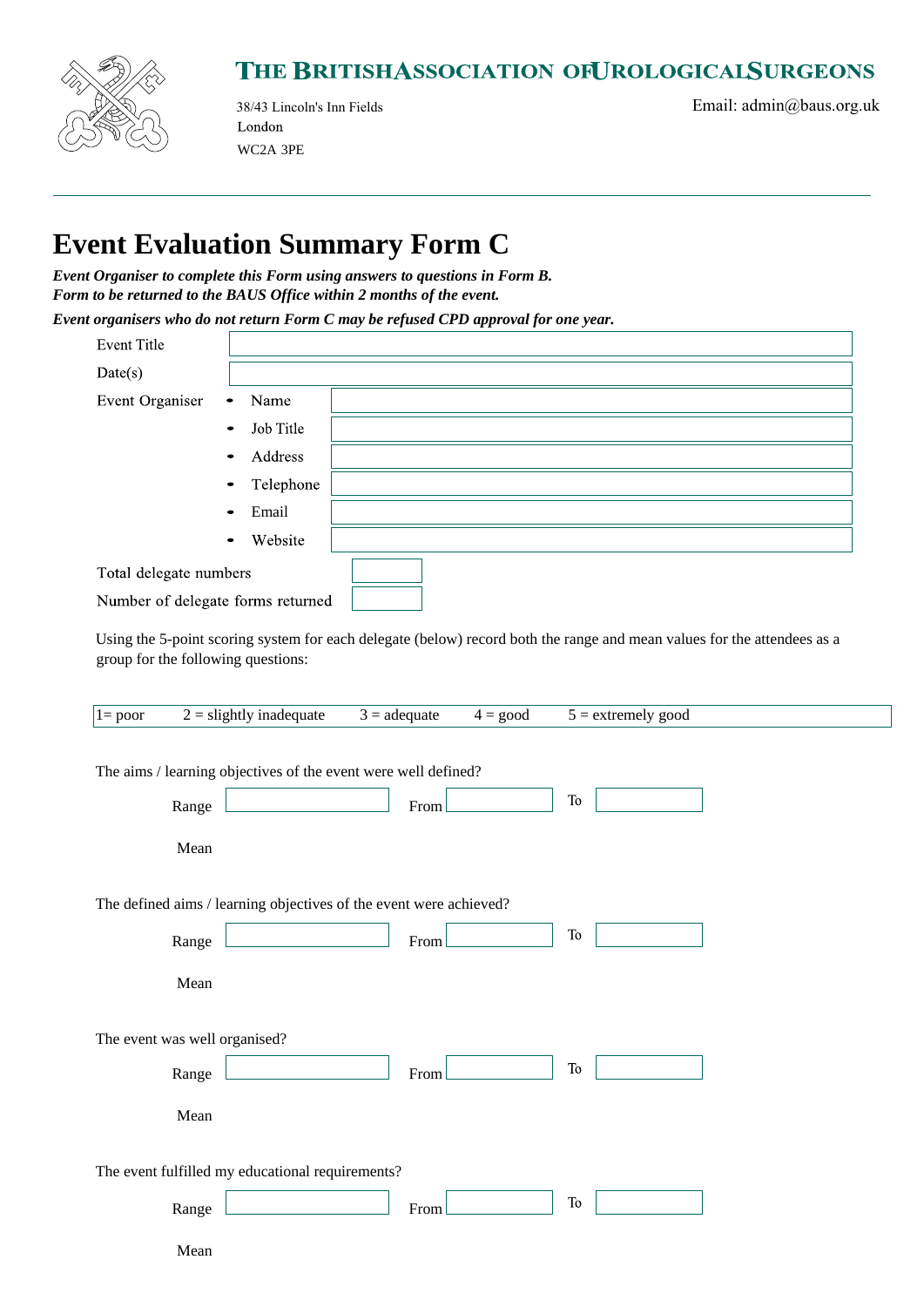| Attending the event has helped me keep up to date in my practice                                                           |            |            |  |
|----------------------------------------------------------------------------------------------------------------------------|------------|------------|--|
| Range                                                                                                                      | From       | <b>To</b>  |  |
| Mean                                                                                                                       |            |            |  |
|                                                                                                                            |            |            |  |
| Attending the event has helped me maintain and improve the standard of care for my patients                                |            |            |  |
| Range                                                                                                                      | From       | To         |  |
| Mean                                                                                                                       |            |            |  |
|                                                                                                                            |            |            |  |
| If any delegates commented that the event failed to avoid undue commercial bias please give details below.                 |            |            |  |
|                                                                                                                            |            |            |  |
|                                                                                                                            |            |            |  |
| Record the mean score for each participating speaker listed on the programme for Content of lecture and Lecturing ability: |            |            |  |
| Name of Speaker                                                                                                            |            |            |  |
| •Content of lecture                                                                                                        |            |            |  |
| Mean                                                                                                                       | Range From | ${\rm To}$ |  |
|                                                                                                                            |            |            |  |
| • Lecturing ability<br>Mean                                                                                                |            |            |  |
|                                                                                                                            |            |            |  |
| Name of Speaker                                                                                                            |            |            |  |
| • Content of lecture                                                                                                       |            |            |  |
| Mean                                                                                                                       | Range From | ${\rm To}$ |  |
| Mean                                                                                                                       |            |            |  |
| Lecturing ability<br>٠                                                                                                     |            |            |  |
|                                                                                                                            |            |            |  |
| Name of Speaker                                                                                                            |            |            |  |
| • Content of lecture                                                                                                       | Range From | ${\rm To}$ |  |
| Mean                                                                                                                       |            |            |  |
| Mean<br>•Lecturing ability                                                                                                 |            |            |  |
|                                                                                                                            |            |            |  |
| Name of Speaker                                                                                                            |            |            |  |
| • Content of lecture                                                                                                       |            |            |  |
| Mean                                                                                                                       | Range From | ${\rm To}$ |  |
|                                                                                                                            |            |            |  |
| Mean<br>•Lecturing ability                                                                                                 |            |            |  |
|                                                                                                                            |            |            |  |

Record the mean score for **each participating speaker** listed on the programme for Content of lecture and Lecturing ability: